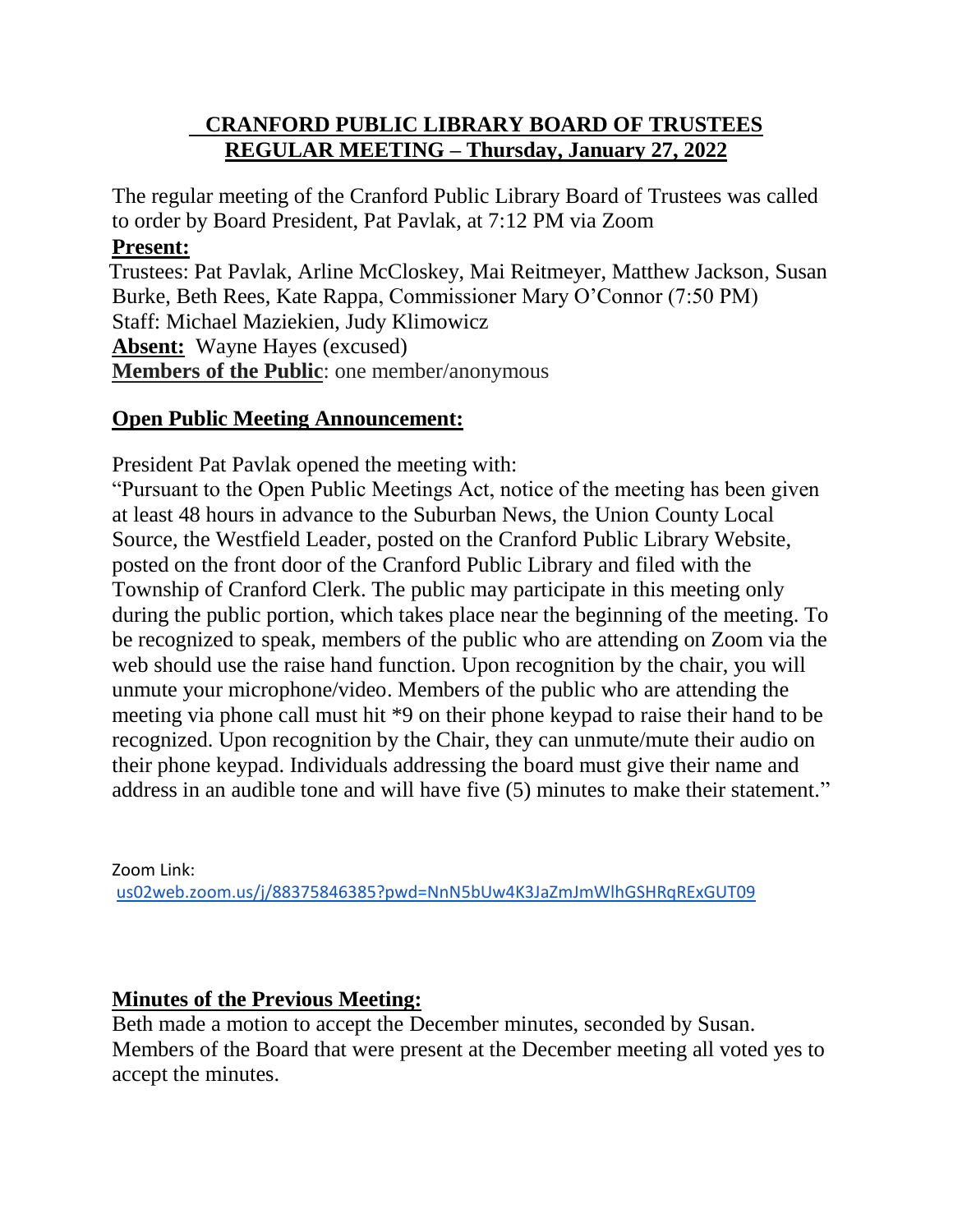## **PUBLIC COMMENTS:**

One member of the public in attendance to observe proceedings

## **COMMUNICATIONS:**

Received renewal for Library Trustees Foundation. Letters of appreciation are being sent to Board members by a library staff member.

## **PRESIDENT'S REPORT**

Pat thanked the library staff and Board for a successful 2021 despite all of the challenges

## **DIRECTOR'S REPORT:**

Circulation statistics are steady. Surprisingly, Cranford Archives has a low usage this month, apparently it is running slowly (as noted in Strategic Plan Survey participants)

Basement duct insulation repair is occurring.

A Capital Request has been prepared to present to the Township Committee at their next meeting in order to have the funds necessary to proceed with the library expansion project. Michael is exploring other funding sources including the Library's Reserve Fund and fundraising with the assistance of the Friends group.

The Library received a NJ Maker Day Grant to purchase oculus VR headsets and assembly. Local merchant, The Breadsmith created sour dough kits for a maker activity

Michael is working with the Clark library to synchronize programs, sharing marketing costs.

An Author visit will take place in February featuring Robyn Gigi.

## **ASSISTANT DIRECTOR REPORT:**

Included in Director's report

## **TREASURER'S REPORT**:

Kate reviewed the bills and all is well. Mai made a motion to pay the bills, Matt seconded. A roll call vote was held and all present voted "yes" to pay the bills.

## **COMMITTEE REPORTS:**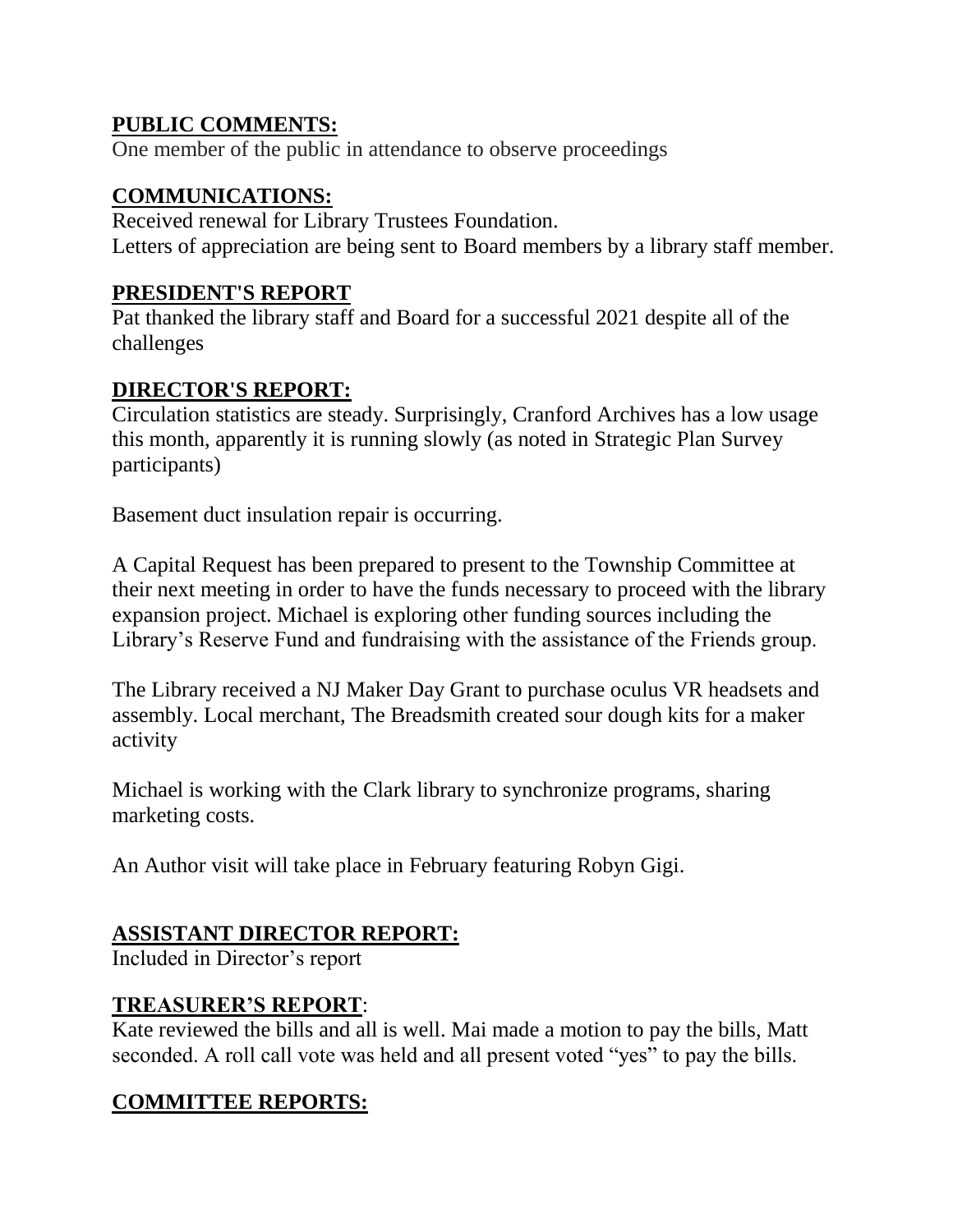#### **Audit:**

No report

## **Finance:**

No report

## **Building & Grounds:**

The boiler needed to be repaired. A broken pipe was discovered that had been emitting a musty odor. There are stained ceiling tiles, the roof will be examined as weather permits.

#### **Personnel:**

A new library associate has been hired. The circulation department needs to hire 2 additional employees.

#### **Grants & Gifts:**

A donation in memory of Rosalie and Leon Baginski of \$50.00 was received.

#### **Liaison to the Friends of the Library:**

The Book Sale time slots are working effectively. Their membership drive is ongoing. The scholarship application has been revised. Unfortunately, the annual staff holiday luncheon was cancelled due to safety protocols.

## **Policy:**

The no fine policy has gone into effect. The staff are working on "cleaning up" patron records.

## **Public Relations:**

Notices of events are being sent to usual sources.

# **By Laws:**

No report

#### **Nominating:**

Slate of new officers announced at Annual Meeting earlier in the evening.

#### **Strategic Plan:**

There have been 158 responses to the survey. They contained concrete suggestions. The committee will meet next week.